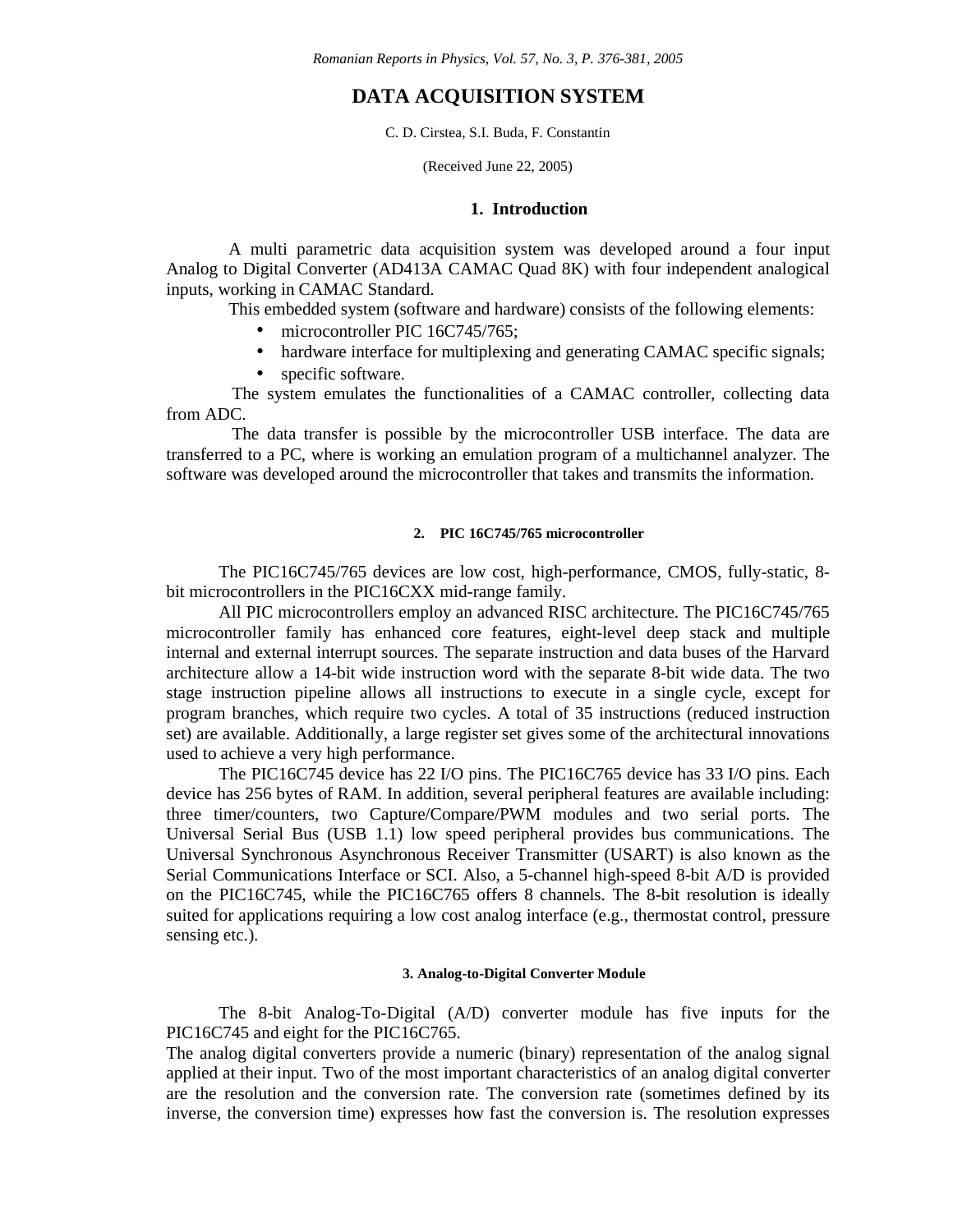

the closeness degree between the numerical value obtained at the converter exit and the real value corresponding to the analog signal applied at his input.



The following steps should be followed for doing an A/D conversion: 1. Configure the A/D module:

- Configure analog pins / voltage reference / and digital I/O (ADCON1)
- Select A/D input channel (ADCON0)
- Select A/D conversion clock (ADCON0)
- Turn on A/D module (ADCON0)
- 2. Configure A/D interrupt (if desired):
- 3. Wait the required acquisition time.
- 4. Start conversion:
- 5. Wait for A/D conversion to complete, by either:
	- Waiting for the A/D interrupt
- 6. Read A/D result register (ADRES)

7. For next conversion, go to step 1 or step 2 as required. The A/D conversion time per bit is defined as TAD. A minimum wait of 2TAD is required before next acquisition starts.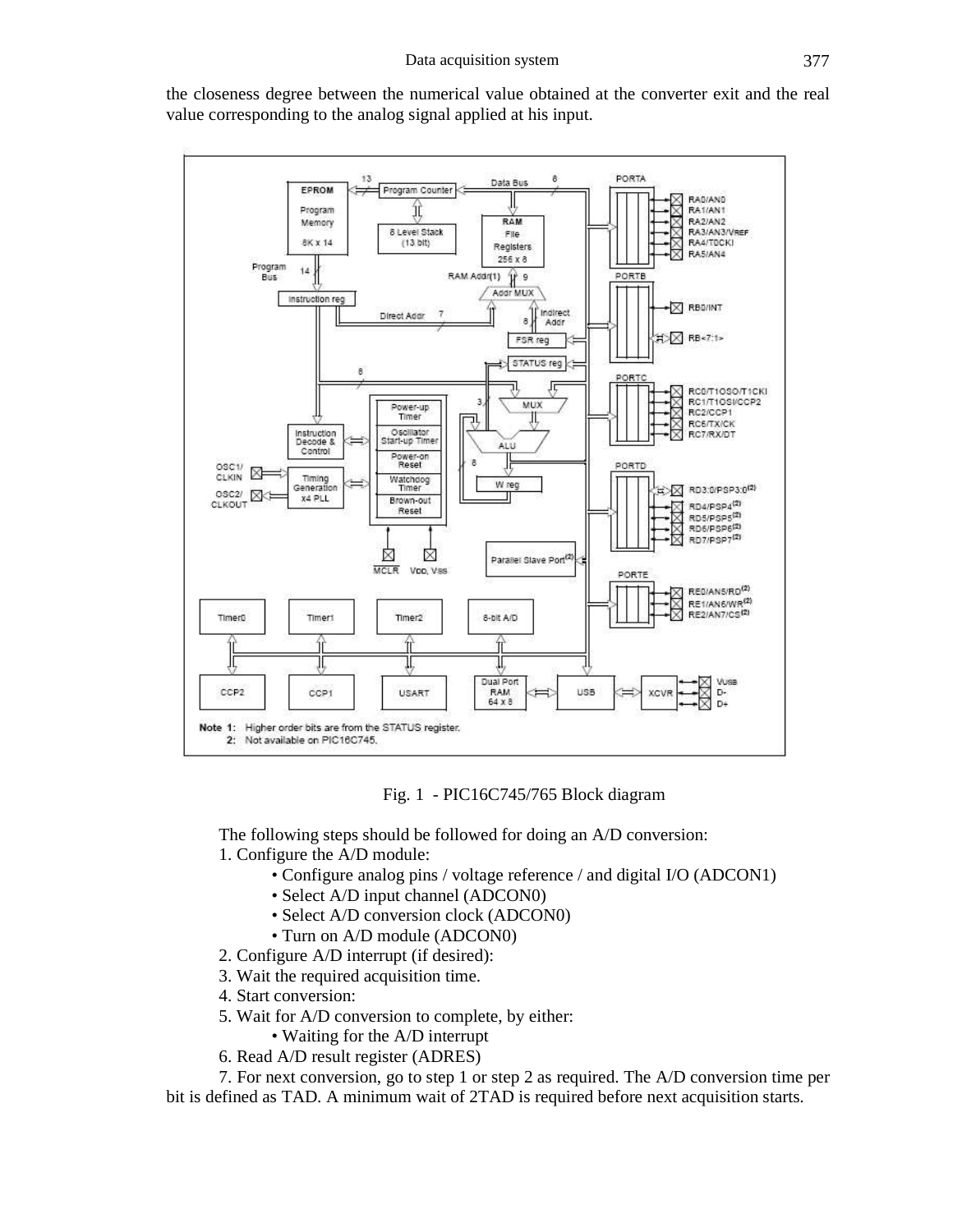A/D allows conversion of an analog input signal to a corresponding 8-bit digital value. The output of the sample and hold is the input into the converter, which generates the result via successive approximation.



Fig. 2 - Interconnection of multiple AD413As and the LeCroy 4301 FERA Driver for FERAbus Readout

#### **4. CAMAC**

Computer Automated Measurement And Control, (CAMAC), is a modular data handling system used at almost every nuclear physics research laboratory and many industrial sites all over the world. Its function is to provide a scheme to allow a wide range of modular instruments to be interfaced to a standardized backplane called a DATAWAY. The DATAWAY is then interfaced to a computer. In this way, additions to a data acquisition and control system may be made by plugging in additional modules and making suitable software changes. Thus, CAMAC allows information to be transferred into and out of the instrument modules.

CAMAC modules may be plugged into a CAMAC crate which has 25 STATIONS, numbered 1 - 25. Station 25, the rightmost station, is reserved for a CRATE CONTROLLER, whereas Stations 1 - 24 are NORMAL STATIONS used for CAMAC modules. Usually, Station 24 is also used by the controller in that most controllers are double width (#2) CAMAC). The purpose of the controller is to issue CAMAC COMMANDS to the modules and transfer information between a computer (or other digital device) and the CAMAC modules.

Module power, address bus, control bus and data bus are provided by the DATAWAY. The DATAWAY lines include digital data transfer lines, strobe signal lines, and addressing lines and control lines.

In a typical DATAWAY operation, the crate controller issues a CAMAC COMMAND which includes a station number (N), a subaddress (A), and function code (F). In response, the module will generate valid command accepted (X response) and act on the command. If this command requires data transfer, the (R) or write (W) line will be used. Note that the terms Read and Write apply to the controller, not the module. For example, under a Read command, the controller reads data contained within a module.

When CAMAC readout is selected, data is read from the ADC via CAMAC operations. Three modes exist for reading data from the module via the CAMAC interface: "zero suppression", "addressed" and "sequential".

In addressed readout mode, the various channels can be addressed in a random access fashion by selecting the ADC channel data to be red with CAMAC subaddresses. In this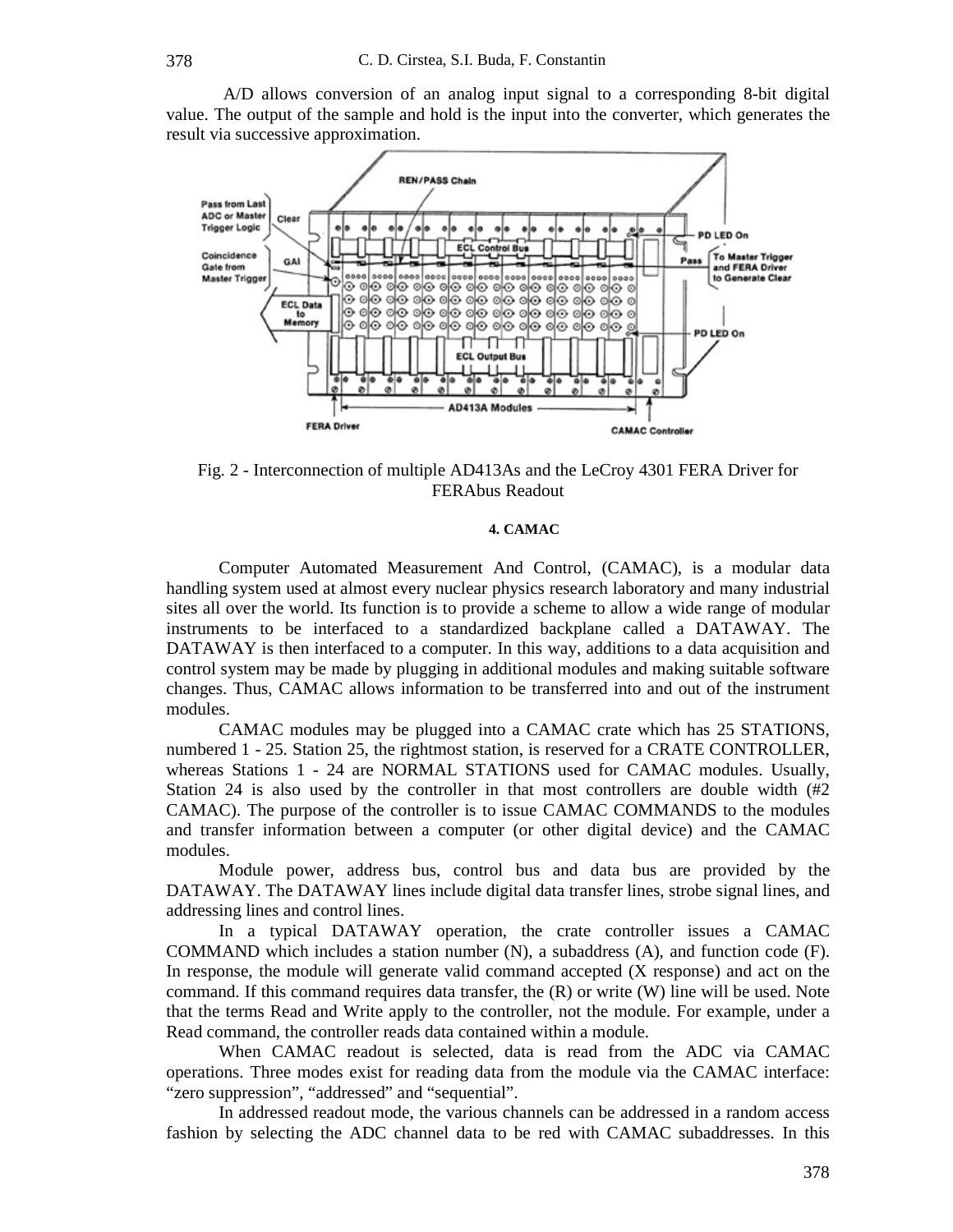mode, four data words would have to be read from the module to ensure that all available data are read. Channels that had no pulse arrive during the gating time will report zero. If overflow suppression is enabled, zero will be reported for all overflows. If overflow suppression is disabled, a value greater than 8064 is reported for all overflows. Addressed readout mode is selected by setting bits 9 and 14 of control register 1 to 1.



Fig. 3 - Conversion timing diagram

T1: - 6 us per input which is above the lower-level and below the upper level; - 1 us per input which is above the lower-level and above the upper level;

- 0 us per input rejected by PUR or GATE or lower-level discriminator;

T2:  $-$  2 to 5 words at  $> 100$  ns per word for zero-suppressed ECL readout;

- 4 words at > 100 ns per word for sequential ECL readout;

- 2 to 5 words at > 1 us per word for zero-suppressed CAMAC readout;

- 4 words at > 1 us per word for sequential CAMAC readout;

T3: - 0,8 us if zero-suppression is not used;

- 0 us if zero-suppression is used.

#### **5. Software**

USB simplify the connecting procedure for peripheral devices to a PC

Transfers take place at one of two speeds. Full Speed is 12 Mb/s and Low Speed is 1.5 Mb/s. Full Speed covers the middle ground of data intensive audio and compressed video applications, while low speed supports less data intensive applications.

Full speed supports four transfer types: Isochronous, Bulk, Interrupt and Control. Low speed supports two transfer types: Interrupt and Control. For data transfer we use the Full Speed, Interrupt transfer.

Interrupt Transfers are designed to communicate with devices which have a moderate data rate requirement. Human Interface Devices like keyboards are but one example. For Interrupt Transfers, the key is the desire to transfer data at regular intervals. USB periodically polls these devices at a fixed rate to see if there is data to transfer.

This system of analyzes is used in association with detectors which measure gamma rays or alpha particle energies emissive by sources. The system contain a number of same width cells, named channels, which, usually, have a maximum number of 8192. The width of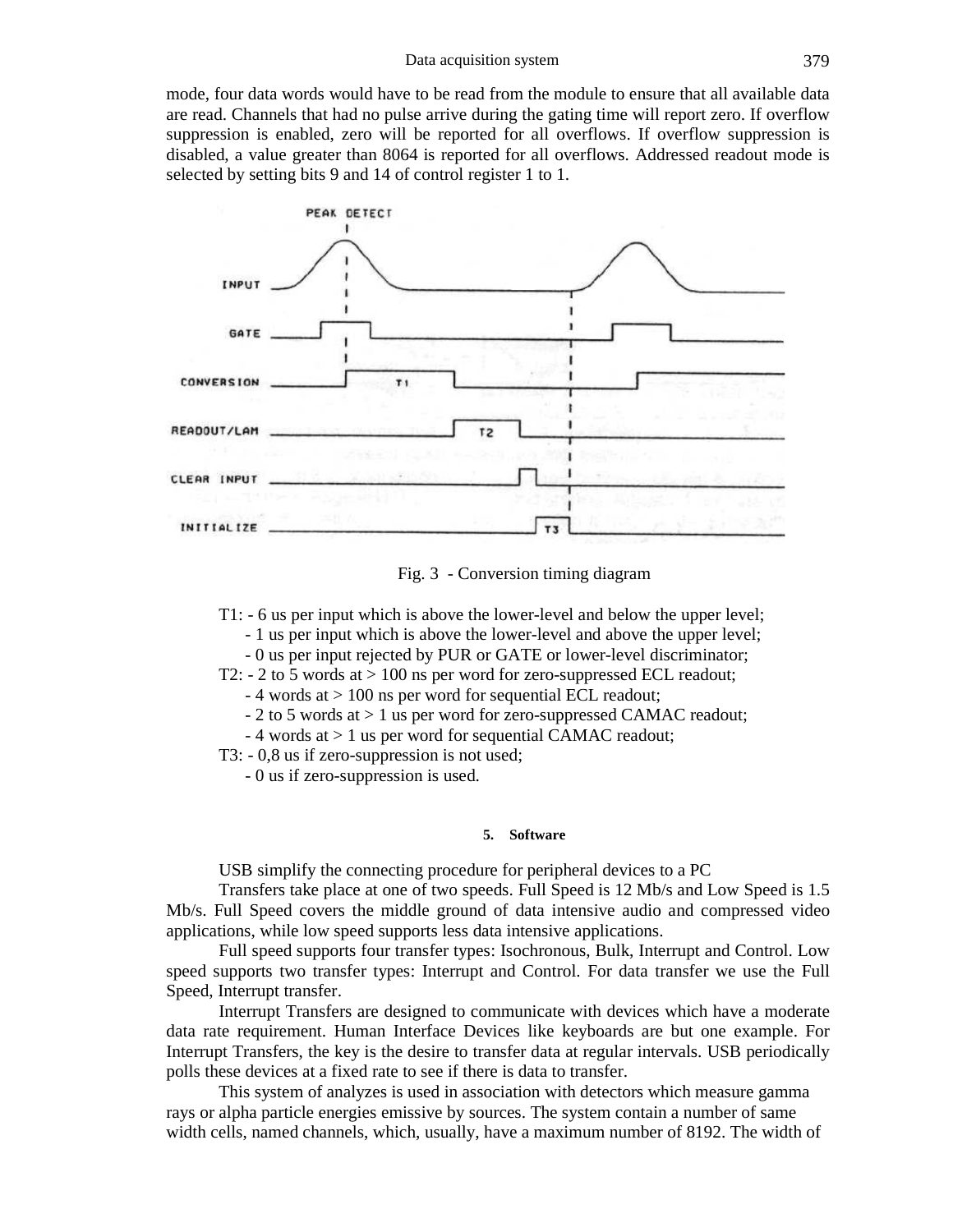cell correspond to a very well specified energetic interval and can be set by user. The signals which came from ADC are sorted in different channels, according to their high. After the end of measuring, data may be expose on the screen or may be printed.

The complete result consist of enumerated channels, from one to maximum number, alongside the points accumulated in each channel. The energy of gamma ray can be identified by searching the photo-peak centered in a channel correspond to a specified energy. An ideal system has an linear response, existing a direct adequacy between number of channel and gamma ray energy.

In absence of information from detector, we made a simulation for background, with 400 channels. The results, for a random distribution, are processed in fig. 4 and fig. 5.

| File Edit View Help<br>口声圈 太阳尼 参 ?        |  |                                                           |
|-------------------------------------------|--|-----------------------------------------------------------|
|                                           |  |                                                           |
|                                           |  |                                                           |
|                                           |  |                                                           |
|                                           |  |                                                           |
|                                           |  |                                                           |
|                                           |  |                                                           |
| سيدانا الافتان بالمار أينبا مهروا وأعرابا |  | والمعادية ومناطباتها وسوود بسمائية وبأرضيهم نستعمل لنحفاض |

Fig. 4 - Positioning cursor on channel 201 with the registering of 4 pulses